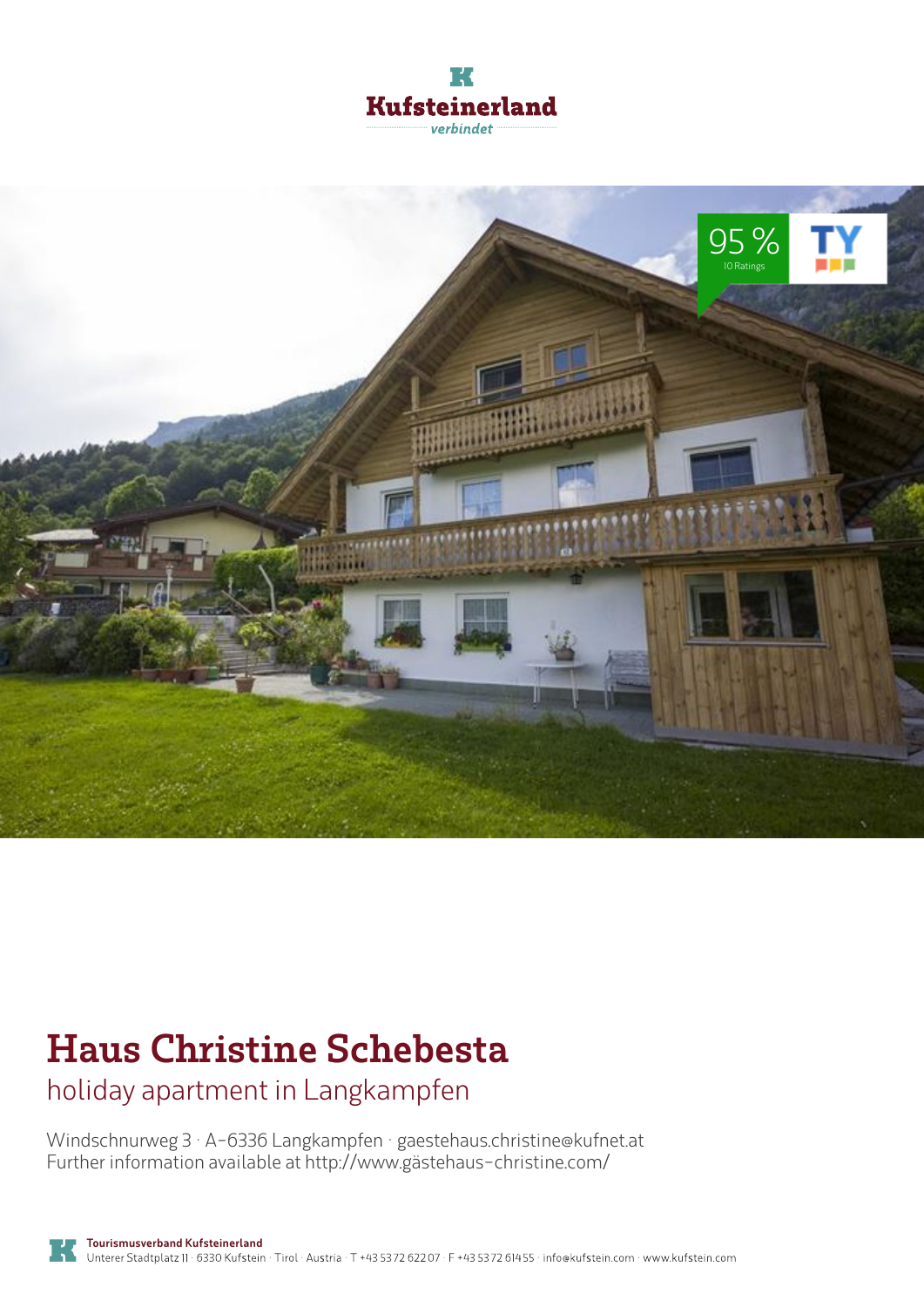

## **Haus Christine Schebesta** holiday apartment in Langkampfen

The guest house Christine in Langkampfen in the Holiday Region Kufstein! Here you will find all the necessary ingredients for <sup>a</sup> perfect family holiday. Reasonable family vacation in Langkampfen for 2-7 persons. Relaxation for the entire family with own heated swimming pool. Enjoy your holidays in an apartment in summer at the pool after a hiking tour or in winter close to <sup>a</sup> Tyrolean skiing area such as the SkiWelt Wilder Kaiser or Hohe Salve Brixental. Your holidays in an apartment in Langkampfe...



#### Facilities

lake - distance (m): 4000 · meadowlands · hillside location · outskirts of town · quiet location · near the forest · located on a hill · on the hiking path · central location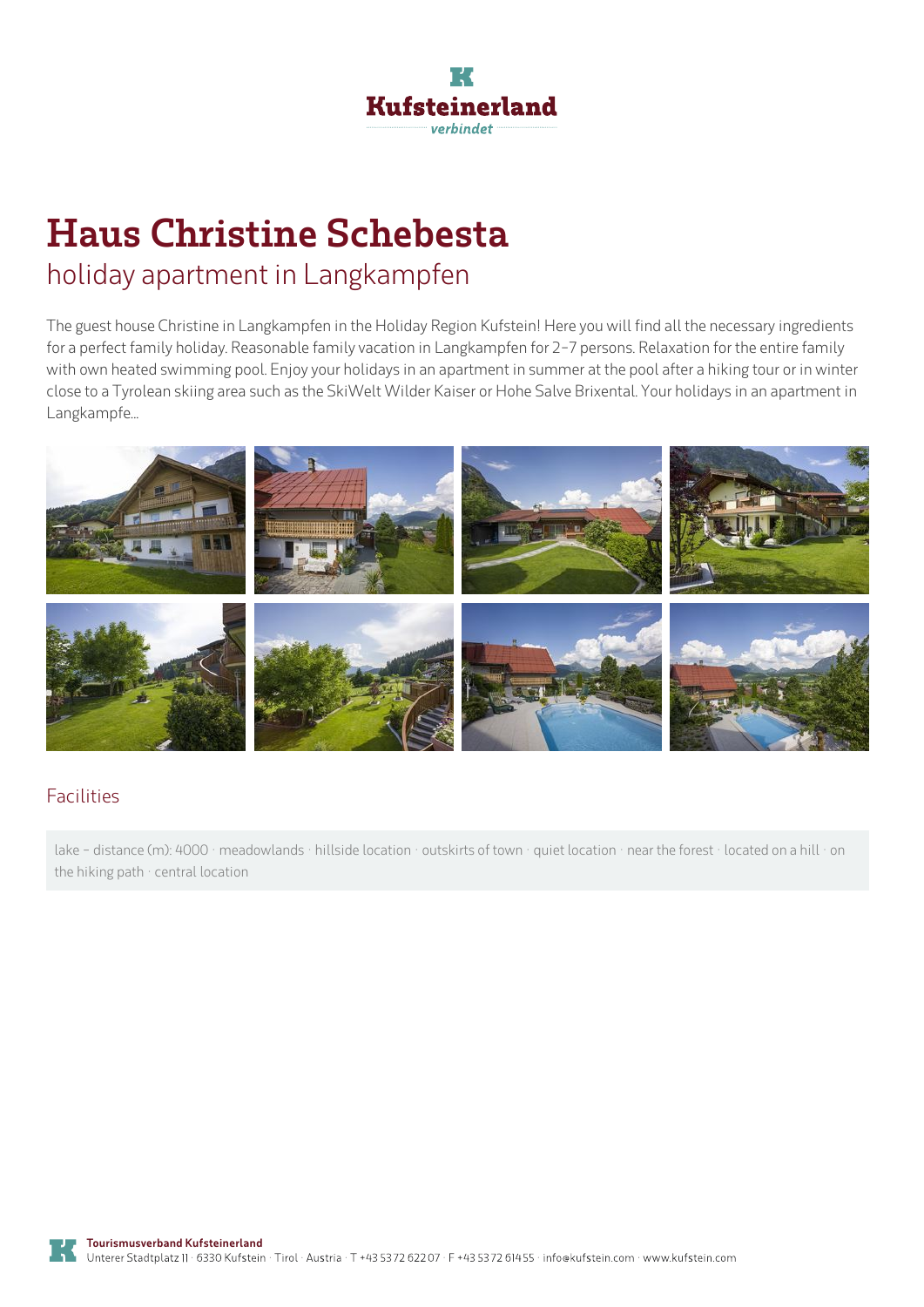

## **Rooms and apartments**

Current offers



#### **[Apartment](https://www.kufstein.com/en/book/langkampfen/holiday-apartment/haus-christine-schebesta.html?utm_medium=PDF&utm_campaign=Vermieter-Prospekt&utm_source=Haus+Christine+Schebesta) 1**

Apartment for 2-7 persons Apartment 120 sqm, with 3 double rooms equipped with shower and toilet, 1 single room with sink, separate shower and toilet, kitchen with microwave, dishwasher, washing mach...

2-7 Personen · 4 Bedrooms · 120 m<sup>2</sup>

**€ 205,00** per apartment on 06.07.2022

ab

**To the offer**



#### **[Apartment](https://www.kufstein.com/en/book/langkampfen/holiday-apartment/haus-christine-schebesta.html?utm_medium=PDF&utm_campaign=Vermieter-Prospekt&utm_source=Haus+Christine+Schebesta) 2**

Apartment for 3 adults - 1 double room - spacious living room with sleeping couch - completely furnished kitchen - spacious bathroom and toilet - heated swimming pool with whirlpool and current - gre...

1-3 Personen · 1 Bedrooms · 80 <sup>m</sup><sup>²</sup>

ab **€ 150,00** per apartment on 06.07.2022

**To the offer**



#### **[Apartment](https://www.kufstein.com/en/book/langkampfen/holiday-apartment/haus-christine-schebesta.html?utm_medium=PDF&utm_campaign=Vermieter-Prospekt&utm_source=Haus+Christine+Schebesta) 3**

Apartment for 2 adults and 2 children - 1 double room - 1 room with bunk bed - spacious living room - completely furnished kitchen bathroom and toilet - with washing machine - heated swimming pool ...

1-3 Personen · 2 Bedrooms · 80 <sup>m</sup><sup>²</sup>



**To the offer**

## **Conditions**

Services at cost: garage 1 week EUR 25,- internet free deposit EUR 200,- upon arrival